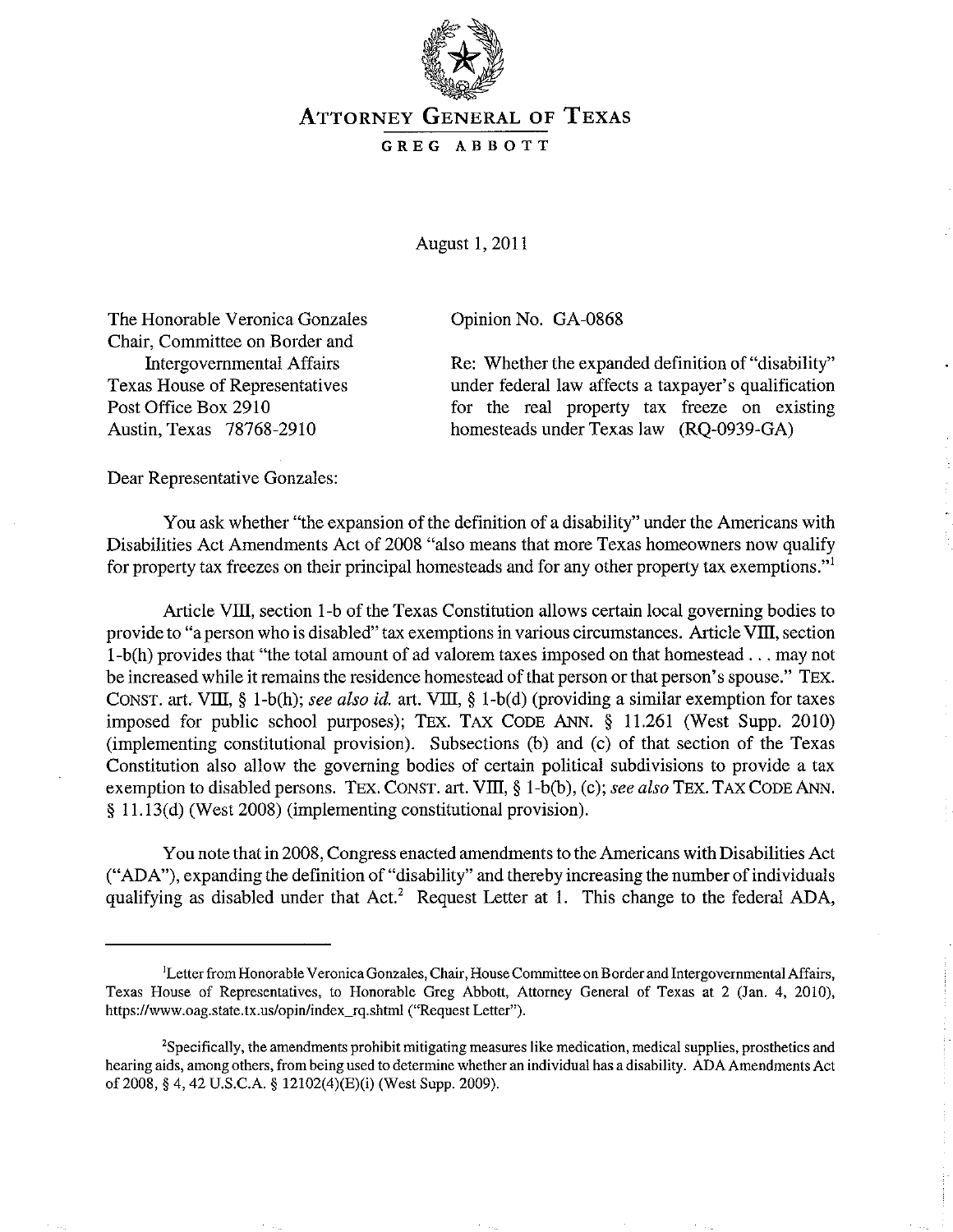however, does not impact the definition of "disabled" for purposes of Texas Constitution article VIII, section 1-b and the statutes that implement it. The tax exemptions authorized by article VIII, section I-b(b) are expressly available for "residence homesteads of persons ... who are under a disability for purposes of payment of disability insurance benefits under Federal Old-Age, Survivors, and Disability Insurance," otherwise known as the Social Security Act ("SSA"). TEX. CONST. art. VIII, § I-b(b). The tax freezes authorized in subsection I-b(h) apply to "a person who is disabled," without reference to the SSA.  $Id. \S$  1-b(h). However, because "disabled" has, in the same section. already been described pursuant to the SSA, we construe the term in a conforming manner when used in subsequent subsections. *See Lewis v. Funderburk,* 253 S.W.3d 204,207-08 (Tex. 2008) (explaining that when a word is defined in one subpart, the same meaning must be given in a different subpart of the same statute); *see also* Tex. Att'y Gen. Op. No. GA-0293 (2005) at 2 (citing *Booth v. Strippleman,* 61 Tex. 378 (Tex. 1884)) (explaining that construction of the constitution is generally governed by the same rules as those governing the interpretation of statutes).<sup>3</sup>

TheSSA and ADA define "disability" in different terms. "Disability," under the SSA, means the "inability to engage in any substantial gainful activity by reason of a medically determinable physical or mental impairment." 42 *V.S.C.A.* § 423(d)(l)(A) (West Supp. 2009). For purposes of the tax freezes and exemptions authorized under article VIII, section 1-b of the Texas Constitution, "disabled individuals" are those persons that fall within this SSA definition and meet any other applicable requirements. Because the Texas Constitution and statutes have so defined the term "disabled" for purposes of who qualifies for a tax freeze or exemption under article VIII, section 1-b, the definition of "disabled" under the ADA is not relevant to the analysis.

<sup>&</sup>lt;sup>3</sup>We also note that Tax Code section 11.261, which implements article VIII, section 1-b(h), provides that a **political subdivision that has adopted a tax freeze under that constitutional provision may not increase ad valorem taxes**  on a homestead "in which the individual qualified that residence homestead for the exemption provided by Section l1.13(c) for a disabled individual." TEX. TAX CODE ANN. § lI.26l(b) (West Supp. 2010). Section 11.13 defines "disabled" to mean "under a disability for purposes of payment of disability insurance benefits under Federal Old-Age, Survivors, and Disability Insurance."  $Id. \S 11.13(m)(1)$  (West 2008).